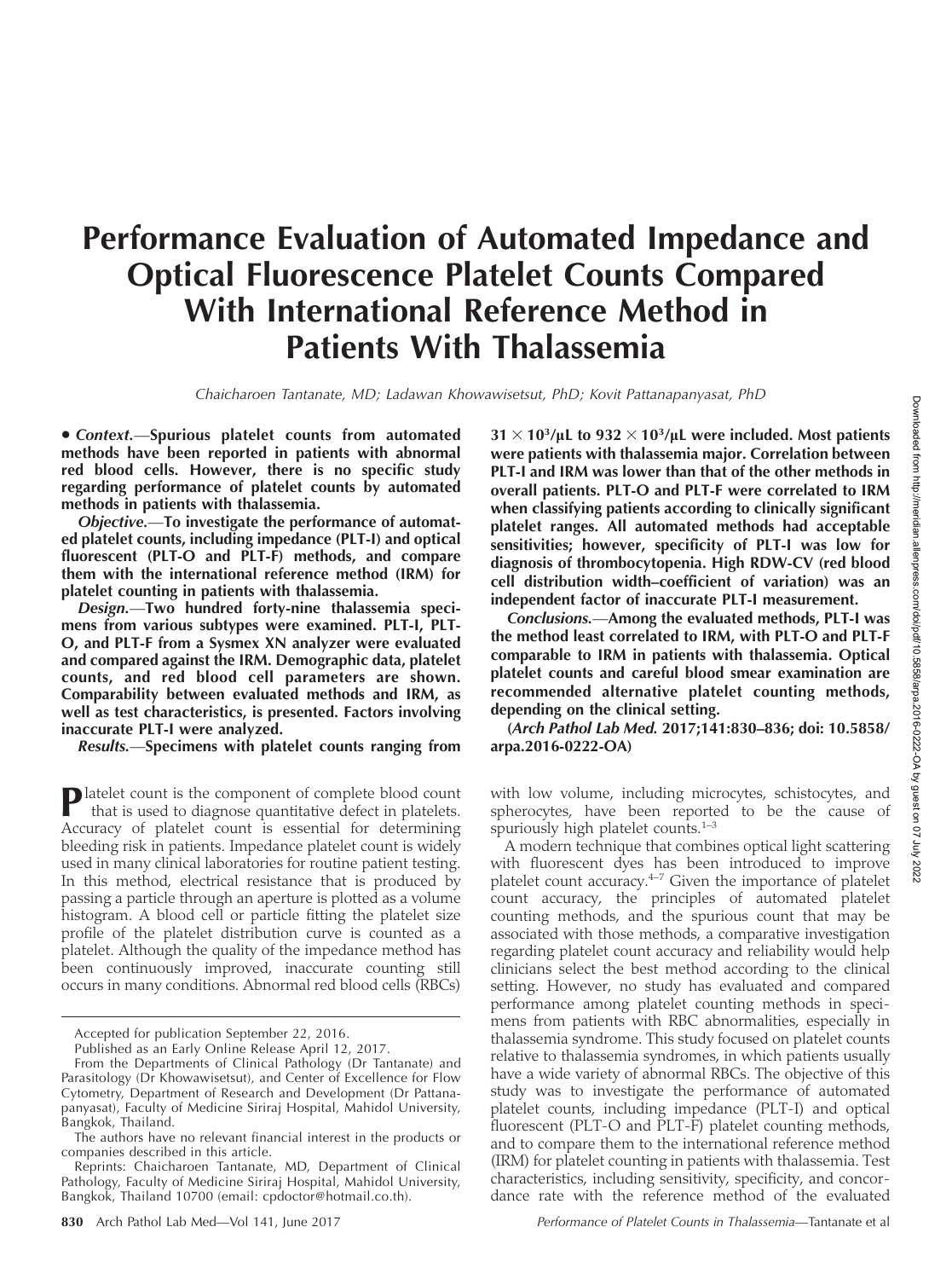automated counts at the thrombocytopenia and thrombocytosis thresholds, were also analyzed. In addition, factors relating to inaccurate platelet counts by impedance method, a commonly used assay in clinical laboratories, were identified and evaluated.

## MATERIALS AND METHODS

#### Patients With Thalassemia and Blood Specimens

Two hundred forty-nine patients with thalassemia who visited the outpatient hematology clinic at Siriraj Hospital, Bangkok, Thailand, during the March 2015–August 2015 study period were included. Thalassemia syndromes included thalassemia minor (athalassemia heterozygote, β-thalassemia heterozygote, and hemoglobin [Hb] E heterozygote), thalassemia intermedia (Hb H disease, Hb H disease with Constant Spring, AE Bart disease, and EF Bart disease), and thalassemia major (homozygous  $\beta$ thalassemia and  $\beta$ -thalassemia/Hb E disease). Patients with history of coexisting anemic conditions other than thalassemia were excluded. Peripheral blood specimens of study participants were collected in dipotassium ethylenediaminetetraacetic acid tubes (Vacuette, Greiner Bio-One, Frickenhausen, Germany) and analyzed for platelet count by various methods within 4 hours after phlebotomy.

#### Automated Platelet Measurements

The fully automated Sysmex XN-3000 (Sysmex Corporation, Kobe, Japan) was the analyzer that was used to measure platelet counts for the evaluated measurement methods in this study. PLT-I, PLT-O, and PLT-F counts were all analyzed and calculated by using the same modular of Sysmex XN-3000. The PLT-I method uses the direct current hydrodynamic focusing principle and RBC detector count to detect the resistance of the particles passing through the orifice. A distribution curve is then generated. The particles with sizes fitting within platelet-size limits are counted as platelets. For optical fluorescent method, polymethine and oxazine fluorescent dyes are used in the PLT-O and PLT-F analysis, respectively. These dyes stain remnant RNA and nucleic acid–rich organelles in cells and particles. After treatment with these dyes, stained particles pass through the semiconductor laser and a scattergram of side-scattered fluorescent intensity and forward-scattered light is generated and analyzed. The platelet population, which has a high fluorescence intensity, is differentiated from other particles and cells that have a low fluorescence intensity—especially mature RBCs.<sup>5-7</sup> PLT-I was run in the basic complete blood count mode, while PLT-O and PLT-F were run in the reticulocyte and ''PLT-F'' modes, respectively. At least 3 mL of patient blood was mixed well before testing. Machine processing was performed in manual analysis mode for whole blood, according to manufacturer's instructions. Three levels of quality control materials were regularly evaluated, and required maintenance procedures were performed during the study to ensure proper and accurate functioning of the analyzer.

#### Red Blood Cell Measurements

Platelet measurements and RBC parameters, including Hb, hematocrit, mean corpuscular volume, mean corpuscular hemoglobin (MCH), MCH concentration, RBC distribution width– coefficient of variation (RDW-CV), and nucleated RBC count, were analyzed by routine complete blood count and reticulocyte modes of the Sysmex XN-3000 analyzer. The analyzer was calibrated for RBC parameter measurement according to the manufacturer's instructions before testing. Quality control materials were checked for all RBC parameters.

#### International Reference Method for Platelet Counting

The reference method used in this study was the IRM for platelet counting, which is based on the immunoplatelet count recommended by the International Council for Standardization in Haematology and the International Society of Laboratory Hematology.<sup>8</sup> Briefly, 5  $\mu$ L of well-mixed blood, 5  $\mu$ L of fluorescein isothiocyanate (FITC)-

labeled anti-CD41 (clone HIP8, Biolegend, San Diego, California), and 5 µL of FITC-labeled anti-CD61 (clone VI-PL2, Biolegend) were added into the bottom of the staining tube as separate beads. Then, 135  $\mu$ L of phosphate-buffered saline solution containing 0.1% bovine serum albumin (BSA-PBS) was added into the tube, and the blood, antibodies, and buffered solution were mixed. After incubation at ambient temperature in the dark for 15 minutes, stained blood was transferred to a standard 12×75-mm polystyrene tube and diluted with BSA-PBS to achieve a final dilution factor of 1:1500 at a total volume of  $300 \mu L$ . Samples were homogeneously mixed and then immediately analyzed on the BD FACSVerse Flow Cytometer (BD Biosciences, San Jose, California). Before flow cytometric analysis, the instrument was set up, and daily performance quality control evaluation according to the manufacturer's guidelines was performed with BD FACSuite CS&T research beads (BD Biosciences). Acquisition rate was set at medium flow rate (60 lL/min) and the threshold rate was less than 3000 events per second. Data of at least 50 000 RBC and platelet events with a minimum of 1000 platelet events were collected. Gating of RBC, platelet, and RBC per platelet coincidence events was analyzed by FlowJo software (Tree Star Inc, Ashland, Oregon). Corrected platelet count was calculated by dividing the RBC count obtained from the Sysmex XN-3000 by the RBC events to platelet events ratio. With this protocol, IRM of 68 normal blood samples was investigated before the study of patients' specimens. The IRM of normal blood was highly correlated to PLT-I, PLT-O, and PLT-F (data not shown).

#### Statistical Analysis

PASW Statistics version 18.0 (SPSS Inc, Chicago, Illinois) and R Software version 3.1.2 (R Development Core Team, 2015; Vienna, Austria) were used to analyze data. Continuous variables are expressed as mean  $\pm$  standard deviation or median, minimum and maximum. Categorical variables are presented as frequencies and percentages. Spearman rank correlation  $(r_s)$  was used to assess correlation between continuous data. Unpaired  $t$  test or Mann-Whitney U test was used to compare continuous variables between groups. Pearson  $\chi^2$  or Fisher exact test was used to compare proportions of categorical variables between groups. Passing-Bablok regressions were used to evaluate agreement between automated platelet counts and IRM. Evaluated methods were considered to be in agreement with the reference method when the confidence interval of the slope and intercept included the values one and zero, respectively. The true-positive (TP), true-negative (TN), falsepositive (FP), and false-negative (FN) rates for comparison between the evaluated methods and IRM were calculated at designated cutoff values. Using TP, TN, FP, and FN rates, sensitivity  $(TP/[TP + FN])$ , specificity (TN/[TN  $+$  FP]), and concordance rate between evaluated method and IRM  $([TP + TN]/[TP + FN + TN + FP])$  were calculated. Kruskal-Wallis test was used to compare among the 3 evaluated methods, followed by the Tukey post hoc test for pairwise comparison. Univariate analysis was performed and all variables with  $P$  value  $\lt$  .1 were analyzed in a multiple logistic regression model to identify independent factors associated with inaccurate PLT-I. Two-sided test was used for all comparisons and a P value  $<$  .05 was regarded as statistically significant.

#### Ethical Considerations

The protocol for this study was approved by the Siriraj Institutional Review Board (COA No. Si147/2015).

#### **RESULTS**

Demographic data, platelet counts, and RBC parameters of 249 patients are shown in Table 1.

#### Comparison Between Automated Platelet Measurements and IRM

Patients were categorized into 3 analysis groups according to clinical significance of platelet levels, as follows: IRM less than 100  $\times$  10<sup>3</sup>/µL (thrombocytopenia), IRM between 100  $\times$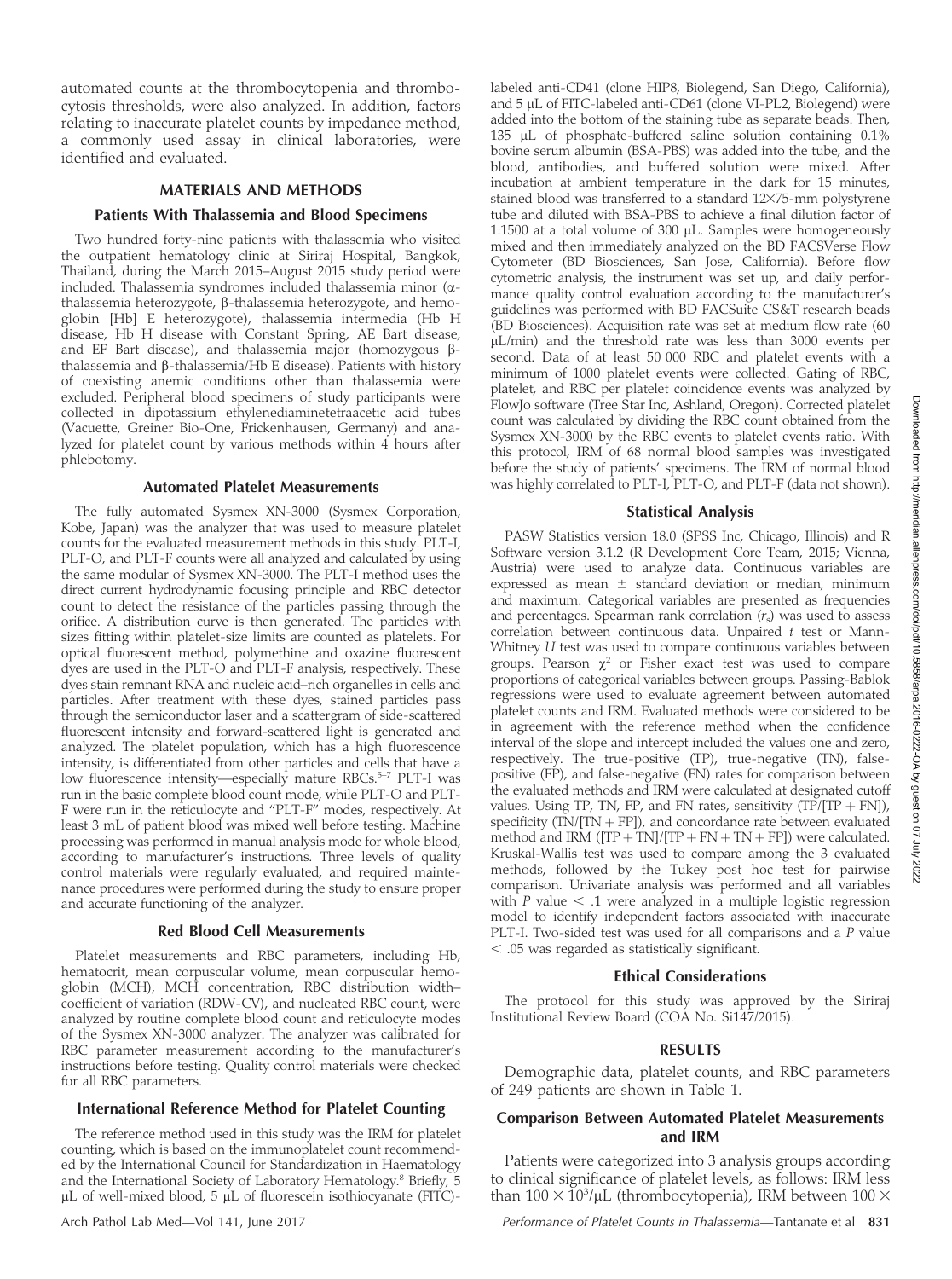| Demographic Data, Platelet Counts, and Red Blood Cell Parameters of 249 Patients With Thalassemia<br>Table 1. |                                         |                                              |                                                   |                                          |                            |
|---------------------------------------------------------------------------------------------------------------|-----------------------------------------|----------------------------------------------|---------------------------------------------------|------------------------------------------|----------------------------|
|                                                                                                               | <b>All Cases</b><br>$(n = 249)$         | Thalassemia Minor <sup>a</sup><br>$(n = 20)$ | Thalassemia Intermedia <sup>b</sup><br>$(n = 66)$ | Thalassemia Majorc<br>$(n = 163)$        | P Values                   |
| Age, y                                                                                                        |                                         |                                              |                                                   |                                          | < 0.001                    |
| Mean (SD)<br>Median (Min, Max)                                                                                | 37.9 (15)<br>35 (16, 89)                | 53.1 (18.2)<br>53.5 (22, 82)                 | 42(15)<br>44 (16, 78)                             | 34.3 (12.9)<br>31 (16, 89)               |                            |
| Sex: female<br>Transfusion dependence <sup>d</sup><br>Splenectomized status                                   | 161 (64.7%)<br>79 (31.7%)<br>71 (28.5%) | 18 (90%)<br>$\mathbf{0}$<br>$\Omega$         | 48 (72.7%)<br>$2(3\%)$<br>$10(15.2\%)$            | 95 (58.3%)<br>77 (47.2%)<br>$61(37.4\%)$ | .006<br>< 0.001<br>< 0.001 |
| IRM, $\times 10^3/\mu L$                                                                                      |                                         |                                              |                                                   |                                          | .43                        |
| Mean (SD)<br>Median (Min, Max)                                                                                | 284.7 (205.3)<br>212 (31, 932)          | 242.3 (85.4)<br>240.5 (43, 377)              | 228.9 (132.6)<br>210.5 (52, 706)                  | 312.5 (233.1)<br>206 (31, 932)           |                            |
| PLT-I, $\times 10^3/\mu L$                                                                                    |                                         |                                              |                                                   |                                          | .21                        |
| Mean (SD)<br>Median (Min, Max)                                                                                | 396.7 (250.4)<br>322 (40, 1320)         | 268.2 (100)<br>274.5 (68, 535)               | 364.6 (213.1)<br>319 (54, 1143)                   | 423.3 (272)<br>328 (40, 1320)            |                            |
| PLT-O, $\times 10^3/\mu L$                                                                                    |                                         |                                              |                                                   |                                          | .29                        |
| Mean $(SD)$<br>Median (Min, Max)                                                                              | 278.3 (187.7)<br>210 (36, 953)          | 229 (73.6)<br>230 (56, 359)                  | 227.6 (124.2)<br>204.5 (56, 696)                  | 305.1 (212.6)<br>210 (36, 953)           |                            |
| PLT-F, $\times$ 10 <sup>3</sup> /µL                                                                           |                                         |                                              |                                                   |                                          | .37                        |
| Mean (SD)<br>Median (Min, Max)                                                                                | 276.8 (190.4)<br>209 (33, 879)          | 234.2 (78)<br>230 (53, 362)                  | 226 (127.3)<br>202 (56, 713)                      | 302.6 (215.3)<br>205 (33, 879)           |                            |
| Hemoglobin, g/dL                                                                                              |                                         |                                              |                                                   |                                          | < 0.001                    |
| Mean (SD)<br>Median (Min, Max)                                                                                | 7.5(1.8)<br>7.4(2.3, 17.3)              | 10.2(1.7)<br>10.3(7.2, 13.5)                 | 7.9(1.5)<br>7.9(3.6, 12.3)                        | 7(1.6)<br>7(2.3, 17.3)                   |                            |
| Hematocrit, %                                                                                                 |                                         |                                              |                                                   |                                          | < 0.001                    |
| Mean $(SD)$<br>Median (Min, Max)                                                                              | 26.7(6.5)<br>26.2(8.4, 53.6)            | 34.9(5.8)<br>35.4 (22, 46.7)                 | 31.1(5.9)<br>30.7(14, 46)                         | 24 (4.8)<br>23.5(8.4, 53.6)              |                            |
| MCV, fL                                                                                                       |                                         |                                              |                                                   |                                          | .03                        |
| Mean (SD)<br>Median (Min, Max)                                                                                | 70.6(9.7)<br>70.7 (49.6, 94.3)          | 73.2(8.6)<br>73.1 (53.7, 84.6)               | 72.5(10.4)<br>74.4 (52, 90.3)                     | 69.5(9.4)<br>68.9 (49.6, 94.3)           |                            |
| MCH, pg                                                                                                       |                                         |                                              |                                                   |                                          | < 0.001                    |
| Mean (SD)<br>Median (Min, Max)                                                                                | 19.9(3)<br>19.4 (14.3, 30.3)            | 21.5(2.9)<br>20.6(15.5, 26.5)                | 18.4(2.4)<br>18.4 (14.3, 27.5)                    | 20.4(3)<br>19.8 (14.9, 30.3)             |                            |
| MCHC, g/dL                                                                                                    |                                         |                                              |                                                   |                                          | < 0.001                    |
| Mean $(SD)$<br>Median (Min, Max)                                                                              | 28.3(2.4)<br>28.8 (22.1, 33.5)          | 29.4(2)<br>29.2 (23.7, 32.6)                 | 25.5(2.1)<br>25.4 (22.1, 30.8)                    | 29.3(1.5)<br>29.4 (24.5, 33.5)           |                            |
| RDW-CV, %                                                                                                     |                                         |                                              |                                                   |                                          | < 0.001                    |
| Mean $(SD)$<br>Median (Min, Max)                                                                              | 27.8(5.7)<br>28.3 (13, 40.4)            | 18.9(5.4)<br>17.7 (13.1, 37.2)               | 26.2(4.4)<br>25.7 (13.9, 38.7)                    | 29.6(5)<br>29.9 (13, 40.4)               |                            |
| NRBC, /100 WBCs                                                                                               |                                         |                                              |                                                   |                                          | < 0.001                    |
| Mean (SD)<br>Median (Min, Max)                                                                                | 91.1 (226.8)<br>3.1(0, 2003)            | 0.1(0.1)<br>0(0, 1)                          | 5.8(39.2)<br>$0.2$ $(0, 319)$                     | 136.7 (268.4)<br>9.1(0, 2003)            |                            |

Abbreviations: CS, Constant Spring; IRM, international reference method; Max, maximum; MCH, mean corpuscular hemoglobin; MCHC, mean corpuscular hemoglobin concentration; MCV, mean corpuscular volume; Min, minimum; NRBC, nucleated red blood cell count; PLT-I, impedance platelet count; PLT-O and PLT-F, optical fluorescent platelet count; RDW-CV, red blood cell distribution width–coefficient of variation; SD, standard deviation; WBC, white blood cell.

<sup>a</sup> Thalassemia minor includes α-thalassemia heterozygote, β-thalassemia heterozygote, and Hb E heterozygote.<br><sup>b</sup> Thalassemia intermedia includes Hb H disease, Hb H disease with CS, AE Bart disease, and EF Bart disease.<br>

 $d$  Transfusion-dependent patients refers to patients who require red blood cell transfusion at fewer than 8-week intervals.

 $10^3/\mu$ L and  $450 \times 10^3/\mu$ L (normal), and IRM greater than  $450$  $\times 10^3/\mu$ L (thrombocytosis). Passing-Bablok regression analyses and  $r<sub>s</sub>$  of platelet counts between IRM and evaluated methods (PLT-I, PLT-O, and PLT-F) are shown in Table 2. Passing-Bablok regression lines between the evaluated methods and IRM at different ranges of IRM are given in the Figure.

## Test Characteristics of Automated Platelet Measurements

Cutoff values of IRM at less than  $100 \times 10^3/\mu L$ (thrombocytopenia threshold) and more than  $450 \times 10^{3}$ / lL (thrombocytosis threshold) were used to calculate test

characteristics of PLT-I, PLT-O, and PLT-F. Sensitivity, specificity, and concordance rate of each method at each threshold are presented in Table 3.

## Determination of Factors Affecting Inaccurate PLT-I **Counts**

Factors affecting inaccurate PLT-I platelet counts were investigated in this study, because PLT-I is widely available and is often used for routine testing in clinical laboratories. For this study, inaccurate PLT-I was defined as a platelet count by PLT-I method that differed from platelet count by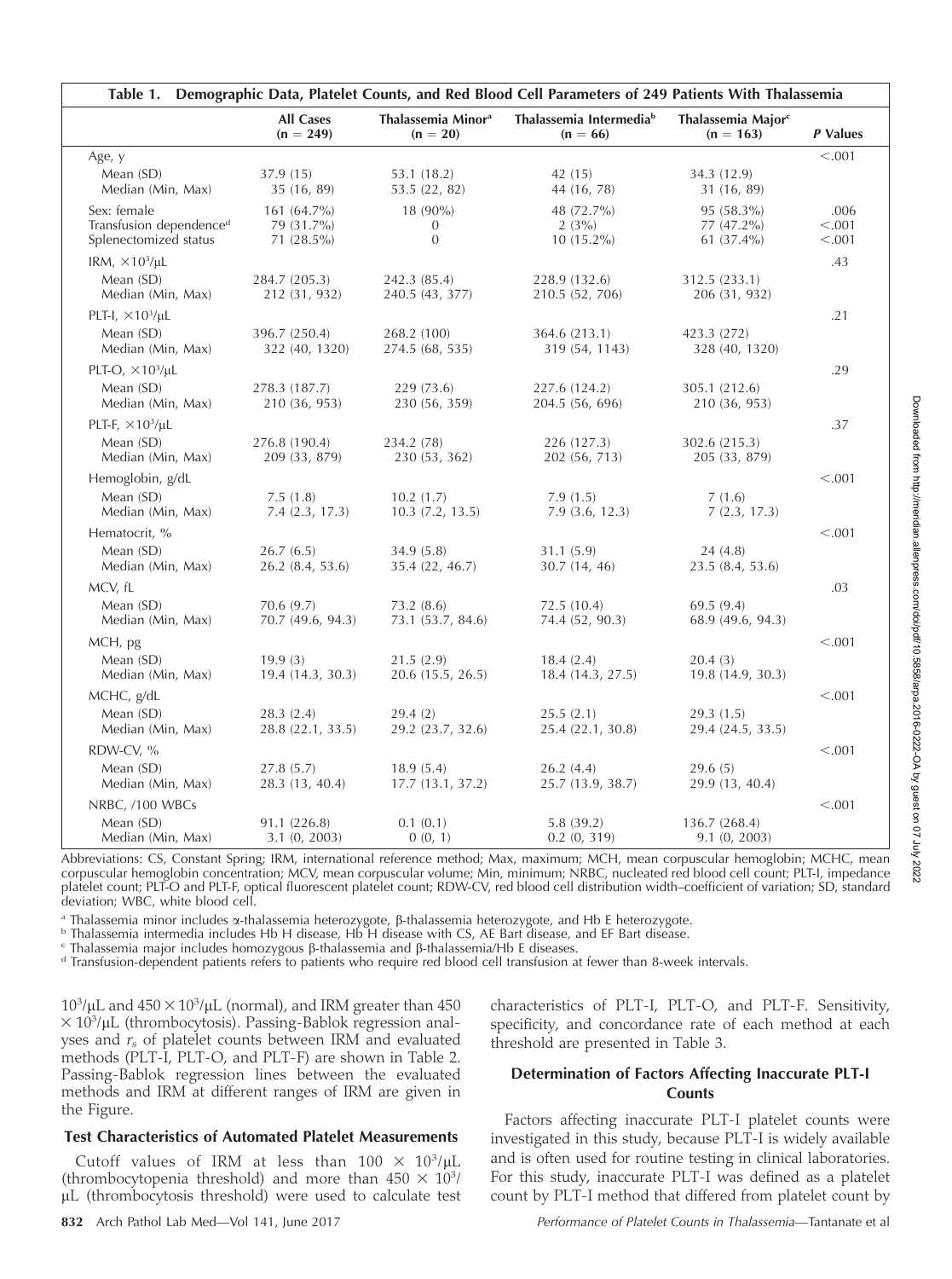| Table 2. Spearman Rank Correlations and Passing-Bablok Regression Analysis of Platelet Counts Between<br><b>IRM and Evaluated Methods</b> |     |             |                     |                                                        |
|-------------------------------------------------------------------------------------------------------------------------------------------|-----|-------------|---------------------|--------------------------------------------------------|
| Levels of IRM $(\times 10^3/\mu L)$                                                                                                       | n   | $r_{\rm s}$ | Slope <sup>a</sup>  | Intercept <sup>a</sup> ( $\times$ 10 <sup>3</sup> /µL) |
| All cases                                                                                                                                 | 249 |             |                     |                                                        |
| PLT-I versus IRM                                                                                                                          |     | 0.82        | $1.19(1.13 - 1.27)$ | 20.64 (4.88-35.85)                                     |
| PLT-O versus IRM                                                                                                                          |     | 0.99        | $0.92(0.9-0.94)$    | $17.8(13.61 - 22.6)$                                   |
| PLT-F versus IRM                                                                                                                          |     | 0.99        | $0.92(0.91 - 0.94)$ | 11.45 (8.88-13.67)                                     |
| < 100                                                                                                                                     | 24  |             |                     |                                                        |
| PLT-L versus IRM                                                                                                                          |     | 0.31        | $4.87(1.8 - 6.23)$  | $-233.82$ ( $-3296.18$ to $-24.23$ )                   |
| PLT-O versus IRM                                                                                                                          |     | 0.91        | $1.12(0.99 - 1.32)$ | $0.35$ ( $-14.8$ to 11)                                |
| PLT-F versus IRM                                                                                                                          |     | 0.96        | $0.97(0.82 - 1.05)$ | $6.5(0.6 - 16.95)$                                     |
| 100-450                                                                                                                                   | 170 |             |                     |                                                        |
| PLT-L versus IRM                                                                                                                          |     | 0.45        | $1.76(1.5-2.07)$    | $-56.2$ ( $-114.04$ to $-14.66$ )                      |
| PLT-O versus IRM                                                                                                                          |     | 0.96        | $0.93(0.88 - 0.97)$ | 17.56 (8.06-26.21)                                     |
| PLT-F versus IRM                                                                                                                          |     | 0.97        | $0.92(0.9-0.96)$    | $12.39(7.68 - 17.4)$                                   |
| >450                                                                                                                                      | 55  |             |                     |                                                        |
| PLT-L versus IRM                                                                                                                          |     | 0.81        | $1.18(0.97-1.52)$   | $-22.18$ ( $-213.54$ to 89.62)                         |
| PLT-O versus IRM                                                                                                                          |     | 0.91        | $1.02(0.88 - 1.15)$ | $-47.96$ ( $-131.48$ to 37.44)                         |
| PLT-F versus IRM                                                                                                                          |     | 0.97        | $0.95(0.88 - 1.01)$ | $-5.97$ ( $-45.15$ to 35.26)                           |

Abbreviations: IRM, international reference method; PLT-I, impedance platelet count; PLT-O and PLT-F, optical fluorescent platelet count; rs, Spearman rank correlations.

<sup>a</sup> 95% confidence intervals are shown in parentheses.



Passing-Bablok regression lines between evaluated methods (PLT-I, PLT-O, and PLT-F) and IRM: IRM less than 100  $\times$  10<sup>3</sup>/µL (A through C); IRM between 100 × 103/µL and 450 × 103/µL (D through F); and, IRM greater than 450 × 103/µL (G through I). Solid blue lines, regression lines; dashed pink lines, lines of identity. Abbreviations: IRM, international reference method; PLT-I, impedance platelet count; PLT-O and PLT-F, optical fluorescent platelet count; r, Pearson correlation.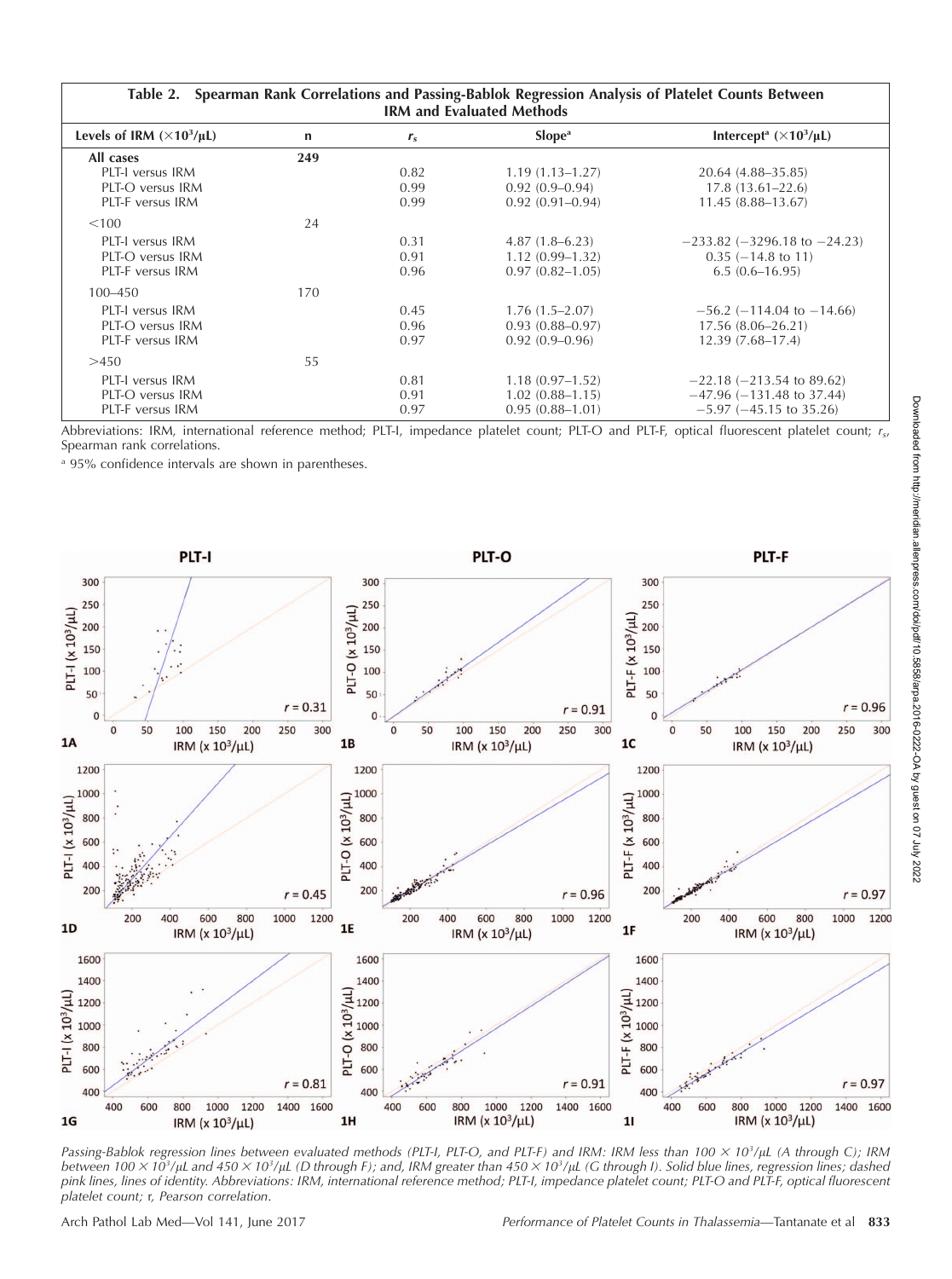## Table 3. Test Characteristics of PLT-I, PLT-O, and PLT-F Compared to IRM at Cutoff Values Less Than 100  $\times$  10<sup>3</sup>/µL and More Than 450  $\times$  10 $^3\mathrm{/}\mu\mathrm{L}$

| Cutoff                               | <b>Sensitivity</b> <sup>a</sup> | Specificity <sup>a</sup> | Concordance Rate Between<br>Evaluated Method and IRM <sup>a</sup> |
|--------------------------------------|---------------------------------|--------------------------|-------------------------------------------------------------------|
| $<$ 100 $\times$ 10 <sup>3</sup> /uL |                                 |                          |                                                                   |
| PITI                                 | $0.99(0.97-1.00)$               | $0.38(0.21 - 0.57)$      | $0.93(0.89 - 0.96)$                                               |
| $PIT-O$                              | $1.00(0.98 - 1.00)$             | $0.67(0.47-0.82)$        | $0.97(0.94 - 0.98)$                                               |
| PLT-F                                | $1.00(0.98 - 1.00)$             | $0.83(0.64 - 0.93)$      | $0.98(0.96 - 0.99)$                                               |
| $>450 \times 10^{3}/\mu L$           |                                 |                          |                                                                   |
| PITI                                 | $1.00(0.94-1.00)$               | $0.86(0.80-0.90)$        | $0.89(0.84 - 0.92)$                                               |
| PLT-O                                | $0.89(0.77-0.95)$               | $0.99(0.96 - 0.99)$      | $0.96(0.93 - 0.98)$                                               |
| PLT-F                                | $0.91(0.80 - 0.96)$             | $0.99(0.97-1.00)$        | $0.98(0.95 - 0.99)$                                               |

Abbreviations: IRM, international reference method; PLT-I, impedance platelet count; PLT-O and PLT-F, optical fluorescent platelet count. <sup>a</sup> 95% confidence intervals are shown in parentheses.

IRM by more than 25%. This value was derived from the allowable total error of platelet counts, as defined by the Clinical Laboratory Improvement Amendments of 1988 (CLIA '88).<sup>9</sup> Of 249 patient specimens analyzed for this study, 125 (50.2%) PLT-I results were found to be inaccurate. Patient variables, including age, sex, type of thalassemia, RBC transfusion status, splenectomized status, and RBC parameters, were analyzed in univariate analysis for determination of dependent variables of inaccurate PLT-I (Table 4). Variables associated with  $P$  value  $\lt$  .1, including

| Table 4. Univariate Analysis for Determination of Dependent Variables of Inaccurate PLT-I, as Compared<br>to the International Reference Method |                                        |                                          |               |  |
|-------------------------------------------------------------------------------------------------------------------------------------------------|----------------------------------------|------------------------------------------|---------------|--|
| <b>Variables</b>                                                                                                                                | Inaccurate PLT-I ( $n = 125$ )         | Accurate PLT-I ( $n = 124$ )             | P Values      |  |
| Age, y<br>Mean (SD)<br>Median (Min, Max)                                                                                                        | 37.6(14)<br>36(16, 82)                 | 38.1 (16.1)<br>33 (16, 89)               | .88           |  |
| Sex: female                                                                                                                                     | 82 (65.6%)                             | 79 (63.7%)                               | .86           |  |
| Types of thalassemia                                                                                                                            |                                        |                                          | .004          |  |
| Thalassemia minor <sup>a</sup><br>Thalassemia intermedia <sup>b</sup><br>Thalassemia majorc                                                     | $3(2.4\%)$<br>$37(29.6\%)$<br>85 (68%) | $17(13.7\%)$<br>29 (23.4%)<br>78 (62.9%) |               |  |
| Transfusion dependence <sup>d</sup><br>Splenectomized status                                                                                    | 41 (32.8%)<br>$17(13.6\%)$             | 38 (30.6%)<br>54 (43.5%)                 | .82<br>< .001 |  |
| Hemoglobin, g/dL<br>Mean (SD)<br>Median (Min, Max)                                                                                              | 7.1(1.5)<br>$7.1$ $(3.6, 11.8)$        | 7.9(2.1)<br>7.7(2.3, 17.3)               | .001          |  |
| Hematocrit, %<br>Mean (SD)<br>Median (Min, Max)                                                                                                 | 25.4(5.6)<br>25.1 (14, 41.9)           | 28(7.1)<br>26.6(8.4, 53.6)               | .004          |  |
| MCV, fL<br>Mean (SD)<br>Median (Min, Max)                                                                                                       | 67.7(9.6)<br>67.5(49.6, 90.3)          | 73.5(8.9)<br>74.2 (52.1, 94.3)           | < 0.001       |  |
| MCH, pg<br>Mean (SD)<br>Median (Min, Max)                                                                                                       | 19(2.7)<br>18.8 (14.3, 26.7)           | 20.9(3)<br>20.3 (14.4, 30.3)             | < 0.001       |  |
| MCHC, g/dL<br>Mean (SD)<br>Median (Min, Max)                                                                                                    | 28.2(2.5)<br>28.7 (22.1, 32.6)         | 28.4(2.3)<br>29 (22.1, 33.5)             | .63           |  |
| RDW-CV, %<br>Mean (SD)<br>Median (Min, Max)                                                                                                     | 29.6(4.7)<br>29.2 (18, 40.4)           | 26(6.1)<br>26.4 (13, 38.7)               | < 0.001       |  |
| NRBC, /100 WBCs                                                                                                                                 |                                        |                                          | .72           |  |
| Mean (SD)<br>Median (Min, Max)                                                                                                                  | 54.4 (163.1)<br>3.4(0, 1264)           | 128 (272.3)<br>2.7(0, 2003)              |               |  |

Abbreviations: CS, Constant Spring; Max, maximum; MCH, mean corpuscular hemoglobin; MCHC, mean corpuscular hemoglobin concentration; MCV, mean corpuscular volume; Min, minimum; NRBC, nucleated red blood cell count; PLT-I, impedance platelet count; RDW-CV, red blood cell distribution width–coefficient of variation; SD, standard deviation; WBC, white blood cell.

<sup>a</sup> Thalassemia minor includes  $\alpha$ -thalassemia heterozygote,  $\beta$ -thalassemia heterozygote, and Hb E heterozygote.<br><sup>b</sup> Thalassemia intermedia includes Hb H disease, Hb H disease with CS, AE Bart disease, and EF Bart dise

<sup>d</sup> Transfusion-dependent patients refers to patients who require red blood cell transfusion at fewer than 8-week intervals.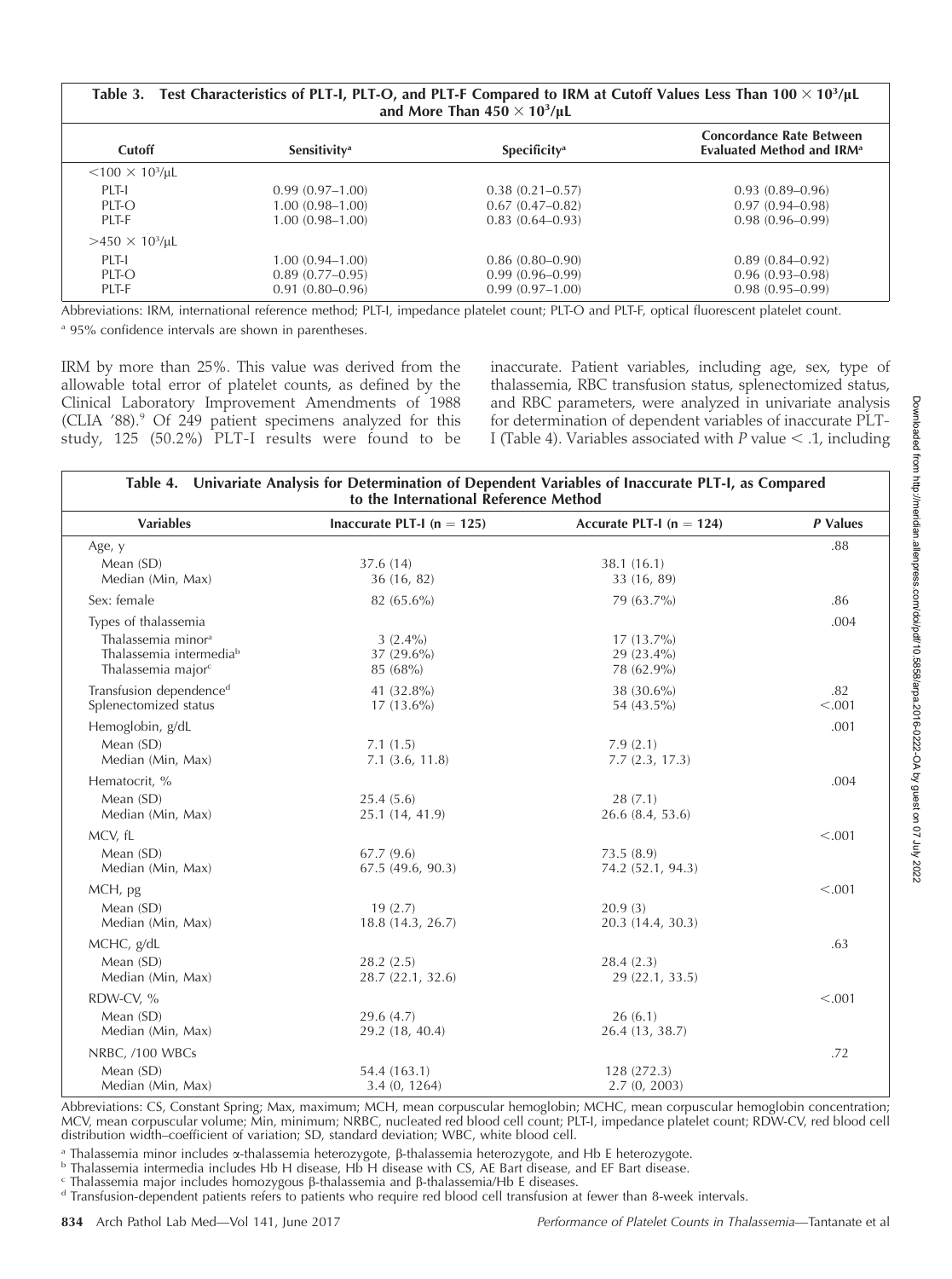type of thalassemia, splenectomized status, Hb, hematocrit, mean corpuscular volume, MCH, and RDW-CV, were further analyzed in a multiple logistic regression model. Only high RDW-CV value was found to be an independent factor of inaccurate PLT-I, while splenectomized status was an independent factor of accurate PLT-I.

### **DISCUSSION**

Thalassemia syndromes are important inherited hemolytic diseases in tropical areas and they are now increasing in prevalence worldwide owing to migration.<sup>10</sup> These syndromes are characterized by decrease in globin production and/or hemoglobinopathies in which the spectrum of clinical manifestation varies from asymptomatic to severe hemolytic disease.<sup>11,12</sup> Most patients, however, usually have abnormal RBCs, which may interfere with automated platelet counts. To our knowledge, no study has investigated the performance of automated platelet counts in patients with thalassemia, especially for the automated optical fluorescent methods. Accordingly, the aim of this study was to evaluate the performance of automated platelet counting methods (PLT-I, PLT-O, and PLT-F) compared to IRM counting method in patients with thalassemia. Various types of patients with thalassemia whose IRM counts ranged from thrombocytopenia  $(31 \times 10^3/\mu L)$  to thrombocytosis (932  $\times$  10<sup>3</sup>/µL) were included. Most patients were in the thalassemia major group, which consisted of homozygous  $\beta$ -thalassemia and  $\beta$ -thalassemia/Hb E diseases. Values for IRM, PLT-I, PLT-O, and PLT-F were not significantly different among thalassemia minor, thalassemia intermedia, and thalassemia major. Hemoglobin and hematocrit of the thalassemia major group were lower than those of the other 2 thalassemia types. Mean corpuscular volume was not significantly different among the thalassemia types, but MCH and MCH concentration were lowest in the thalassemia intermedia group. Therefore, the abnormalities of RBC parameters did not directly relate to clinical severity. These findings demonstrate the heterogeneity of the syndromes, which may be explained by the variety of genetic abnormalities and treatments (eg, RBC transfusion and splenectomized status).

The authors investigated the performance of platelet counting in overall patients and classified patients according to platelet levels that have or indicate clinical significance. In comparison study, Passing-Bablok analysis revealed nonagreement between the 3 evaluated methods and IRM in patients overall and at the normal platelet level. However, PLT-O and PLT-F were in agreement with IRM at the thrombocytopenic and thrombocytosis levels. Correlations between IRM and PLT-O, and IRM and PLT-F were good for all ranges of platelet counts. Correlation and agreement between PLT-I and IRM were lower than for the other 2 automated methods in patients overall and at every level of platelet count, especially at the thrombocytopenic level. At the thrombocytosis level, all evaluated methods showed agreement and good correlation with IRM. Positive bias trends and higher bias values were associated with PLT-I, when compared to the other 2 evaluated methods. These bias-related findings may be explained by different principles of platelet differentiation among methods. In the Sysmex XN-3000 analyzer, PLT-I and RBCs are analyzed in the same channel and can be separated from each other by their different volume. The volume distribution curve or platelet histogram with lower and upper discriminators

produced by the analyzer has an important role for the analysis. The particles with volume between lower and upper thresholds are located under the platelet distribution curve and counted as PLT-I. However, the upper threshold can be flexibly changed owing to the abnormality of each specimen.<sup>1</sup> As a result, abnormally small RBCs, such as microcytes and schistocytes, may be included in the upper region of the histogram and counted as platelets. In addition to abnormal RBCs, RBC membrane–derived vesicles that are generated from oxidative damage to the RBC cytoskeletal membrane in a chronic hemolytic state may play a role in this setting.13,14 Red blood cell vesicles may have the same size as platelets and may be counted in the same area of the platelet scattergram, leading to spuriously high platelet counts. Previous studies<sup>15,16</sup> have demonstrated the relationship between RBC vesicles and thalassemia syndromes. Those studies showed the number of RBC vesicles to be higher in patients with thalassemia than in the healthy population. This phenomenon was apparent in patients with severe  $\beta$ -thalassemia/Hb E disease and in those who underwent splenectomy—similar to the findings and patients in our study.

Different from the PLT-I method, the PLT-O and PLT-F methods use fluorescent staining of RNA content combined with flow cytometry technique for analysis. Dyes used in the PLT-O and PLT-F systems are polymethine and oxazine, respectively.<sup>17</sup> As a result, the population of platelets can be discriminated from RBCs and RBC vesicles by their higher fluorescent intensity. The authors compared PLT-O and PLT-F in the study group and found that the correlation between methods was excellent (data not shown). Previous studies<sup>18–20</sup> have described good reproducibility and correlation between optical fluorescent platelet counts and IRM, although the populations in these studies did not include patients with thalassemia. Our data confirmed that PLT-O and PLT-F also correlated well with IRM in patients with thalassemia. However, nonagreement between IRM and optical platelet methods was found in patients with normal platelet levels. There is no clear explanation for this phenomenon. The authors hypothesize that an interference factor other than small RBCs may play a role in this nonagreement. Briggs et al<sup>21</sup> reported spurious fluorescent optical counts in patients receiving cytotoxic chemotherapy, which may be explained by the presence of white cell fragments. Platelet activation has been reported as a source of interinstrument variation and inaccurate optical platelet count in disseminated intravascular coagulation and patients with acute leukemia.<sup>22</sup> Specific investigations should be further conducted to demonstrate the effect of non-RBC interference on optical platelet count in patients with thalassemia.

Regarding test characteristics, all 3 automated methods had acceptable sensitivities and concordance with the reference method for diagnosis of thrombocytopenia and thrombocytosis. As such, all 3 automated methods can be used for the screening and ruling out of thrombocytopenia and thrombocytosis in patients with thalassemia. However, the specificity of PLT-I was low for the diagnosis of thrombocytopenia. An additional assay test should be used to improve the specificity of thrombocytopenia diagnosis when the PLT-I value is lower than  $100 \times 10^3/\mu$ L. PLT-O or PLT-F can be used in this setting owing to their higher specificities and concordance rates with the IRM. However, fluorescent platelet counts cannot be used routinely in every case because of the higher cost, as compared to PLT-I. The